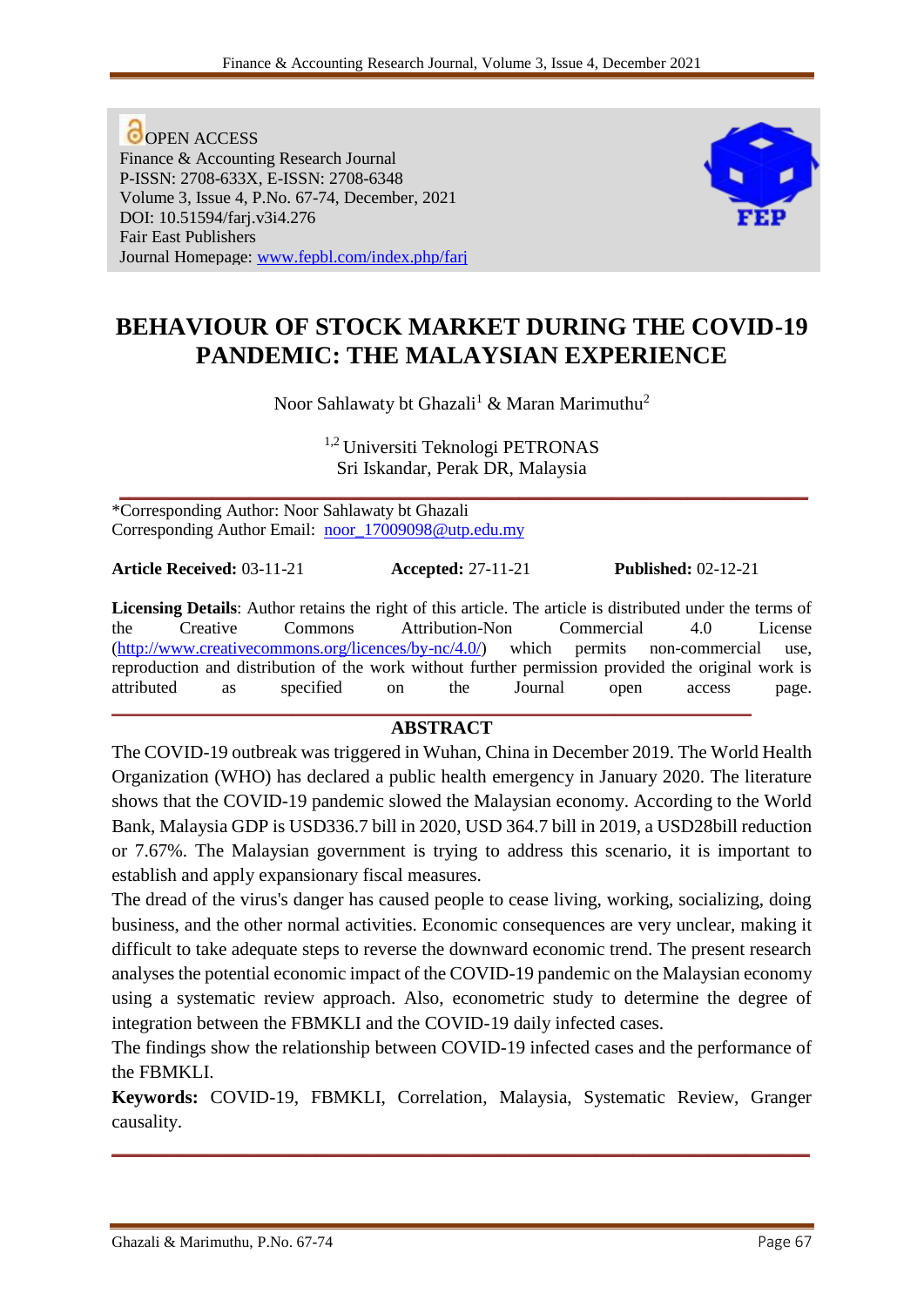#### **INTRODUCTION**

The first case of COVID-19 was discovered in Wuhan, China, in 31<sup>st</sup>, December 2019. On January 25, 2020, Malaysia's first case of COVID-19 was confirmed. WHO declared a global emergency in January 31, 2020 because of the COVID-19's fast spread.

The COVID-19 diseases effect health and financial wellbeing due to MCO stopping economic activity of an entire country in this study Malaysia. The adverse consequences of coronavirus COVID-19 have caused major economic disruption such as disruption in supply chain, decreasing supply and demand for goods and services due to manufacturing closure added by banned of interstate traveling, closure of borders resulting in crippling of tourism economy and transportation business. The COVID-19, according to the BNM (Bank Negara Malaysia), has damaged Malaysia's financial growth. As investors worry about the economic impact of the COVID-19 pandemic, the performance of the FTSE Malaysia Composite Index has declined, and the negative impact is evident. According to experts, the Malaysian equities market likely to be bearish in September, owing to the growing COVID-19 infections, which would continue to impact local market confidence.



Figure 1: Malaysian Stock Market the FBMKLI Source:<https://tradingeconomics.com/malaysia/stock-market>

The chronology of the FBMKLI performance is shown in figure 1. From January 2, 2020 to early October 2021: The FBMKLI opened up 13.74 points or 0.86%. On Feb 24, 2020: after a major selling move, at 1,490.06, the FBMKLI was down 41.14 points, or 2.69 percent due to few factors that influence investors' concern such as the Global COVID-19 epidemic, decreased crude oil prices, and political unrest in Malaysia. On March 19, 2020, fear of the pandemic caused Malaysia's capital market value to drop to RM1.25 trillion.

A second wave of infections caused investors' concern on June 15, 2020, resulting in the biggest drop for Bursa Malaysia in three months followed by broader market decline, the FBMKLI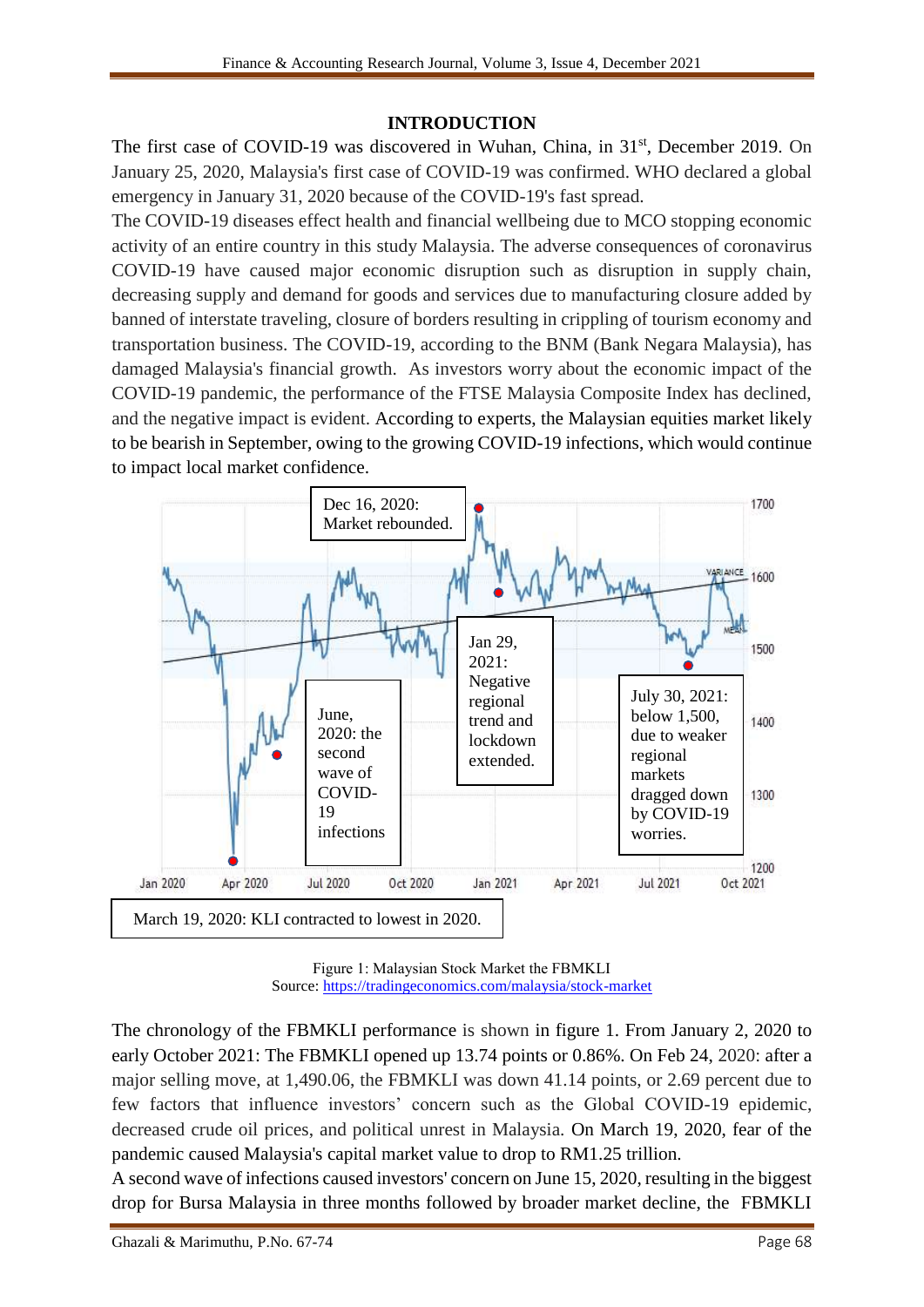closed below 1,500 points, down 22.6 points or 1.49% to 1,496.72 on September 9, 2020. The confluence of factors includes a drop in crude oil prices and the expectation of BNM's OPR (overnight policy rate) decision. On Oct 1, 2020: the Malaysian manufacturing sector showed signs of losing momentum and Bursa Malaysia's main index start on a weaker note in line with the subdued regional markets.

By December 16, 2020: The total market value of Malaysian stocks rebounded to RM600 billion, or 48.7%, to RM1.85 trillion, however, the FBMKLI dropped 14.22 points closing at 1,566.40. Against a backdrop of regional market losses, the FBMKLI closed at 1,566.40, down 14.22 points or  $0.9\%$  on January  $29<sup>th</sup>$ , 2021. In addition to the current lockdown, the deteriorating trend of the region contributed to the decline of the index.

On July 30, 2021, the FBMKLI fell below 1,500 points, in line with weakening regional markets pulled down by concerns over COVID-19. On August 27, 2021: The FTSE Bursa Malaysia Composite Index rose 0.28% , the highest in the past three months, as positive market sentiment has continued after the political turmoil has been temporarily resolved in recent weeks.

#### **LITERATURE REVIEW**

When the COVID-19 pandemic pushed the economy further into another recession, the world economy was already facing the challenge of the Sino-US trade war. As the spread of the virus is out of control and no cure has been found, the worsening health crisis has caused many deaths.

In March 2020, Malaysia announced a movement control order in an effort to stop the spread of the disease, and has successfully controlled the COVID-19 infection cases to a minimum. However, after the elections in Sabah, the virus spread faster than ever. Since then, the spread of COVID-19 has led to higher death rates, with infections climbing to a million. Malaysia successfully controlled the COVID-19 infection using several MCOs, but the number of cases has surged again since September.<sup>1</sup>

The negative impact of the pandemic can also be seen from the links between the stock markets.(Liu et al., 2020) claim that following the COVID-19 viral epidemic, financial prices in most impacted nations plummeted. The result also reveals the negative abnormal return is greater in Asian countries. (Şenol & Zeren, 2020) have reconfirmed the damage caused by COVID-19. They believe that the influence of COVID-19 pandemic is more serious than the previous pandemics in regards to influence on the stock market and economy. The severity of the COVID-19 impact is further explain by (Phan & Narayan, 2020) who show that most stock market reacted negatively to COVID-19 impact and concluded that COVID-19 as the most destructing incident for stock markets. Then, (Chakrabarti et al., 2021) further explained the negative impact of COVID-19 on increasing the diversification risk of international investment portfolios. Also, (David et al., 2021) suggest the shocks caused by diseases significantly affected stock markets heavier and longer than previous pandemic.

(He et al., 2020) shows that COVID-19 post negative effect in the short-run on stock market and this impact has a two-way spillover effect between two market. Yet, the impact on countries' stock markets and impact to global market the same degree.

1

<sup>1</sup> Malaysia 2021 Article IV Consultation — Press Release; Staff Report; and Statement by The Executive Director for Malaysia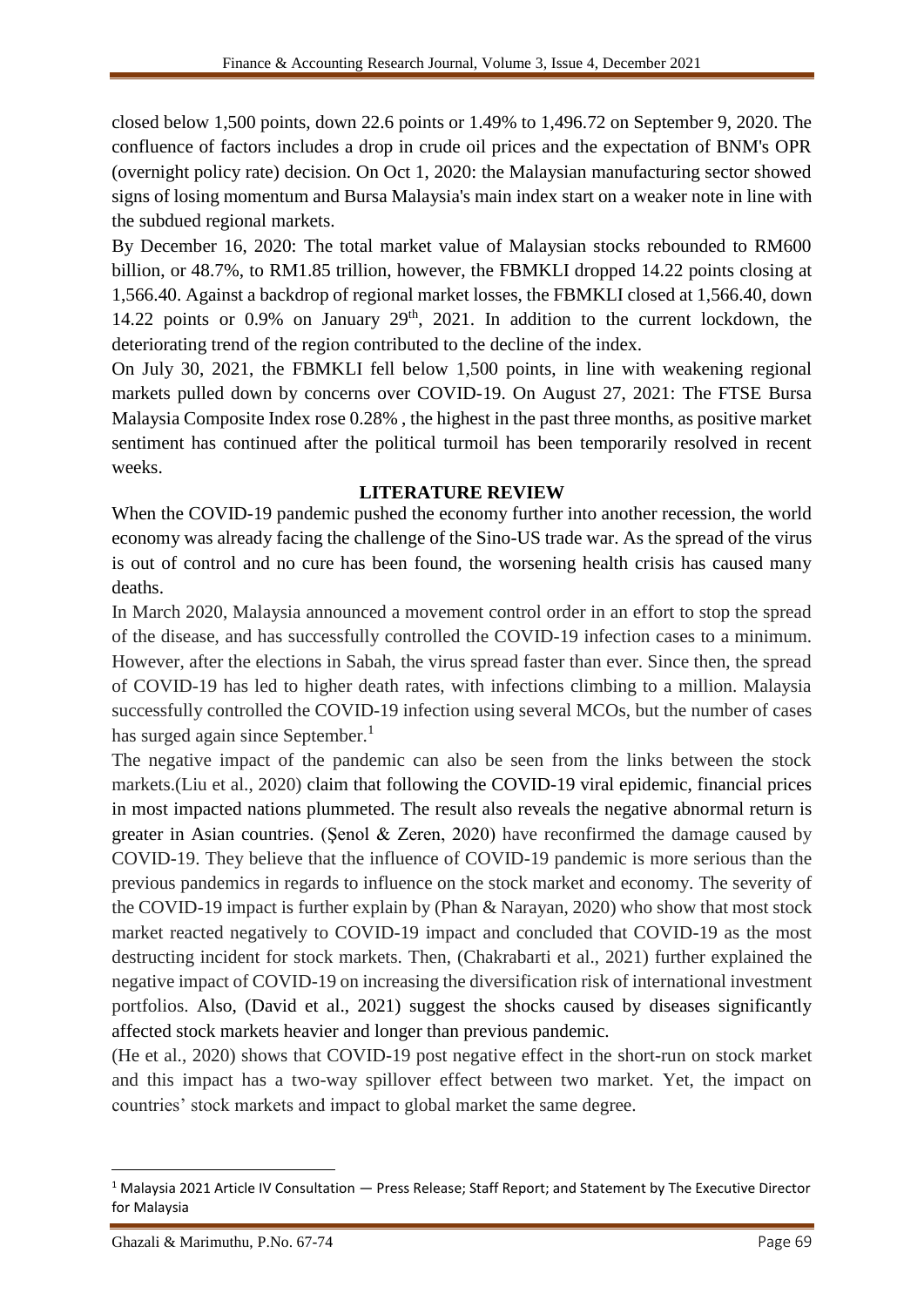COVID-19 has had a huge effect on global trade and stock markets resulting in the Malaysian economy into a technical recession. Malaysia has temporarily halted the infection of COVID-19 by enacting the 1st MCO (Movement Control Order), nevertheless, Malaysian was hurt by unprecedented economic losses in the second quarter of 2020.

(Bank Negara Malaysia, 2020) reported that in 2020, the global economy is predicted to grow at a negative rate. The containing the COVID-19 has slowed the global economic growth. The IMF report stated that the 2020 economic recession is expected to be at as bad as during the 2009 global financial crisis, and it is expected to recover in 2021. Meanwhile, (Bank Negara Malaysia, 2021) reported that in 2021, the Malaysian economy is expected to rise to between 6.0 and 7.5 percent. Economic activity slowdown and MCO due to the pandemic will affect economic growth.

Many studies suggest that a temporary policy should be prioritized to manage the health and financial crisis. To deal with the pandemic's impact on the Malaysian economy, the Malaysian government issued five policy packages from February to September 2020, totaling RM 305 billion 21¼ percent of GDP. Malaysian authorities are aware of the importance of ensuring the country's health resources and facilities are available so that healthcare specialists able to prioritize treatment of severe cases. In addition, health facilities are being taken precautions to ensure that they are not overburdened by cases and are not a source of virus transmission to other medical staff and patients, and are sourcing COVID-19 vaccines from different providers. Similarly, stock markets react swiftly to the COVID-19 pandemic, and their reaction changes over time depending on the stage of the epidemic. (Ashraf, 2020) reveals that the market has seen significant unfavorable reactions in the early phases of verified cases, as well as 40 to 60 days following the initial confirmed cases.

Methodology and Data

This study uses the time series analysis. Econometric analysis is used to establish the link between COVID-19 and the FBMKLI. The FTSE Bursa Malaysia Composite Index, and daily COVID-19 cases are used in this study, which spans the months of February to December 2020. Table 1

|                                 | Level                    |                    | 1 <sup>st</sup>          |           | Level                                        |           | 1 <sup>st</sup>  |            |
|---------------------------------|--------------------------|--------------------|--------------------------|-----------|----------------------------------------------|-----------|------------------|------------|
|                                 |                          |                    | Difference               |           |                                              |           | Difference       |            |
|                                 |                          | Individual effects |                          |           | Individual effects, individual linear trends |           |                  |            |
| Method                          | ADF test t-<br>statistic | $Prob.**$          | ADF test t-<br>statistic | $Prob.**$ | <b>Statistic</b>                             | $Prob.**$ | <b>Statistic</b> | Prob. $**$ |
| ADF<br>÷                        | 5.58147                  | 0.2327             | 270.475                  | 0.000     | 5.2436                                       | 0.2632    | 260.499          | 0.0000     |
| Fisher<br>Chi-<br>square        |                          |                    |                          |           |                                              |           |                  |            |
| ADF<br>L.<br>Choi<br>Z-<br>stat | 2.40786                  | 0.9920             | $-16.0092$               | 0.000     | 1.49752                                      | 0.9329    | $-15.3933$       | 0.0000     |
| PP<br>Fisher<br>Chi-            | 7.11258                  | 0.1301             | 167.422                  | 0.0000    | 35.7154                                      | 0.0000    |                  |            |
| square<br>PP - Choi<br>Z-stat   | $-1.32162$               | 0.0931             | $-11.0616$               | 0.0000    | $-4.44781$                                   | 0.0000    |                  |            |

*Unit root ADF and PP test for the FBMKLI and COVID-19 Daily Case from January 2020 to December 2020*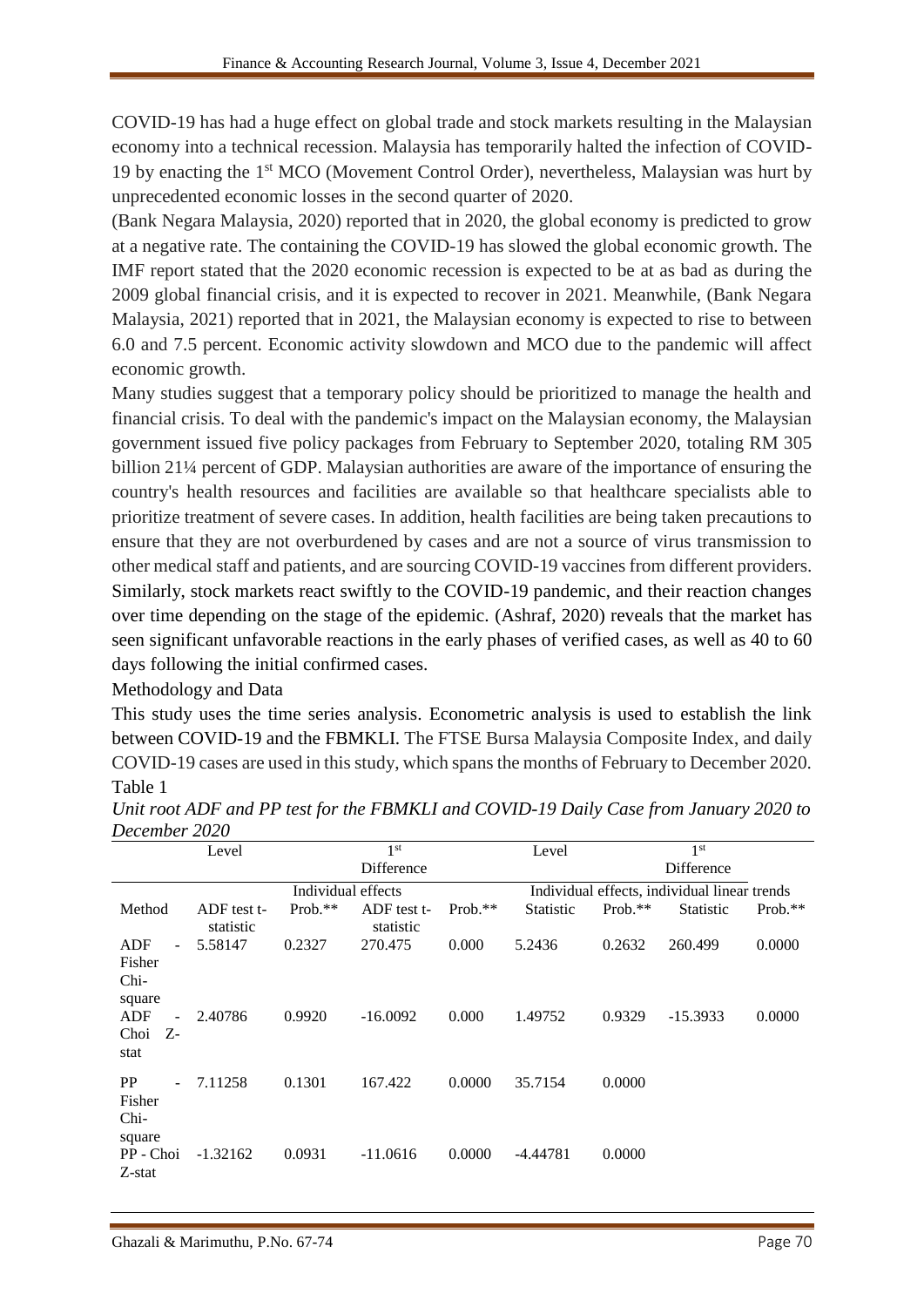According to the ADF test the variables are stationary at  $1<sup>st</sup>$  difference. However, PP test, the variables are stationary at 1<sup>st</sup> difference in individual effects but stationary at level in Individual effects, individual linear trends.

Table 2 *Unit Root KPSS Test for the FBMKLI and COVID-19 Daily Case from January 2020 to December 2020* 

|                                           | Level        |           | 1 <sup>st</sup> |           | Level            |           | 1 <sup>st</sup>  |         |
|-------------------------------------------|--------------|-----------|-----------------|-----------|------------------|-----------|------------------|---------|
|                                           |              |           | Difference      |           |                  |           | Difference       |         |
| Variabl                                   | KPSS test t- | Prob. $*$ | KPSS test       | Prob. $*$ | <b>Statistic</b> | $Prob.**$ | <b>Statistic</b> | Prob.** |
| es                                        | statistic    | ∗         | t-statistic     | $\ast$    |                  |           |                  |         |
| <b>FBMK</b><br>LI<br>(Interce)<br>pt)     | 338.8158     | 0.0000    | 0.01013         | 0.9919    | 175.6577         | 0.0000    | $-0.6063$        | 0.5447  |
| (Interce)<br>and<br>pt<br>Trend)          |              |           |                 |           | 7.299776         | 0.0000    | 0.70543          | 0.481   |
| <b>COVID</b><br>$-19$<br>(Interce)<br>pt) | 11.47666     | 0.000     | 0.549333        | 0.5832    | $-10.0872$       | 0.0000    | $-0.40083$       | 0.6888  |
| (Interce)<br>and<br>pt<br>Trend)          |              |           |                 |           | 18.47123         | 0.0000    | 0.677521         | 0.4986  |

The KPSS test shows the variables are stationary at level. The null hypothesis all variables is stationary at level is accepted.

Table 3 *Descriptive Statistic for the FBMKLI and COVID-19 Daily Cases from January 2020 to December 2020* 

|                 | <b>FMBKLI</b> | Daily Cases |
|-----------------|---------------|-------------|
| Mean            | 1596.340      | 369.2418    |
| Median          | 1620.000      | 68.50000    |
| Maximum         | 1780.000      | 2525.000    |
| Minimum         | 1360.000      | $-846,0000$ |
| Std. Dev.       | 90.03188      | 562.8027    |
| <b>Skewness</b> | $-0.763645$   | 1.584333    |
| Kurtosis        | 3.222941      | 4.804863    |
| Jarque-Bera     | 30.37456      | 169.5491    |
| Probability     | 0.000000      | 0.000000    |
| Sum             | 488480.0      | 112988.0    |
| Sum Sq. Dev.    | 2472251.      | 96607810    |
| Observations    | 306           | 306         |

The kurtosis value is more than 3, this result implies the data is not normally distributed. The Jarque-Bera statistics indicate that both variables are 0 which implies the data is not normal. The choice is to reject the null hypothesis and conclude that data do not follow a normal distribution if the p-value is less than or equal to the significance level. Statistics, according to Jarque-Bera, contradict the null hypothesis of normal distribution.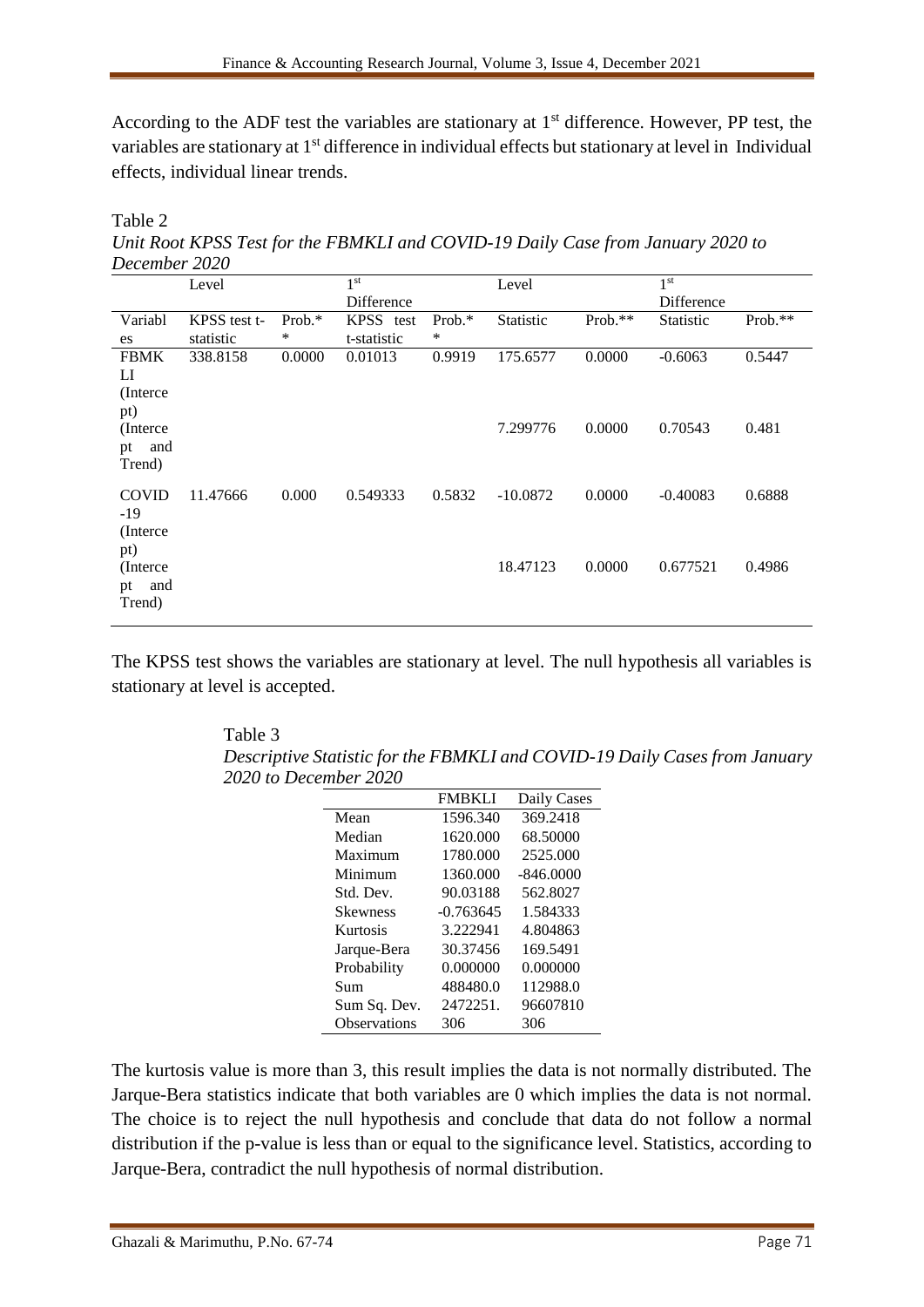| Dependent Variable: FMBKLI     |             |                       |             |          |  |
|--------------------------------|-------------|-----------------------|-------------|----------|--|
| Variable                       | Coefficient | Std. Error            | t-Statistic | Prob.    |  |
| $\mathcal{C}$                  | 1570.043    | 5.52372               | 284.2366    | 0.000    |  |
| DAILY_CASES                    | 0.071217    | 0.008216              | 8.668593    | 0.000    |  |
| R-squared                      | 0.198195    | Mean dependent var    |             | 1596.34  |  |
| Adjusted R-squared<br>0.195557 |             | S.D. dependent var    |             | 90.03188 |  |
| S.E. of regression             | 80.75025    | Akaike info criterion |             | 11.62711 |  |
| Sum squared resid              | 1982263     | Schwarz criterion     |             | 11.65145 |  |
| Log likelihood                 | $-1776.948$ | Hannan-Quinn criter.  |             | 11.63685 |  |
| F-statistic                    | 75.1445     | Durbin-Watson stat    |             | 0.171698 |  |
| Prob(F-statistic)              | 0.0000      |                       |             |          |  |

Table 4 *Linear Regression between the FBMKLI and COVID-19 Daily Cases from January 2020 to December 2020*

Table 5

*VAR Lag Order Selection Criteria for the FBMKLI and COVID-19 Daily Cases.* 

| Lag                      | LogL        | $\rm LR$  | <b>FPE</b>   | <b>AIC</b> | <b>SC</b> | HQ        |
|--------------------------|-------------|-----------|--------------|------------|-----------|-----------|
| $\boldsymbol{0}$         | $-3776.672$ | <b>NA</b> | $1.81E + 09$ | 26.99051   | 27.01647  | 27.00093  |
| 1                        | $-3265.988$ | 1010.424  | 48428130     | 23.37134   | 23.44923  | 23.40259  |
| 2                        | $-3230.367$ | 69.96988  | 38637462     | 23.14548   | 23.27529  | 23.19755  |
| 3                        | $-3217.278$ | 25.52425  | 36209139     | 23.08056   | 23.26229* | 23.15345  |
| $\overline{\mathcal{L}}$ | $-3207.712$ | 18.51594  | 34798766     | 23.0408    | 23.27447  | 23.13453  |
| 5                        | -3198.347   | 17.99452  | 33491640     | 23.00248   | 23.28807  | 23.11703* |
| 6                        | $-3195.84$  | 4.780859  | 33852544     | 23.01315   | 23.35066  | 23.14852  |
| 7                        | -3189.789   | 11.4537   | 33362610     | 22.9985    | 23.38794  | 23.1547   |
| 8                        | $-3185.773$ | 7.544658  | 33361884     | 22.99838   | 23.43975  | 23.17541  |
| 9                        | -3183.884   | 3.522241  | 33872687     | 23.01346   | 23.50675  | 23.21132  |
| 10                       | $-3181.765$ | 3.920379  | 34335866     | 23.02689   | 23.57211  | 23.24558  |
| 11                       | $-3173.419$ | 15.32028  | 33292345*    | 22.99585*  | 23.59299  | 23.23537  |
| 12                       | $-3170.95$  | 4.497406  | 33665502     | 23.00678   | 23.65585  | 23.26713  |
| 13                       | -3170.799   | 0.27261   | 34612545     | 23.03428   | 23.73527  | 23.31545  |
| 14                       | $-3169.812$ | 1.769894  | 35375694     | 23.0558    | 23.80872  | 23.3578   |
| 15                       | $-3164.408$ | 9.610776* | 35034414     | 23.04577   | 23.85062  | 23.3686   |
| 16                       | $-3160.379$ | 7.107889  | 35040468     | 23.04557   | 23.90234  | 23.38922  |
| 17                       | $-3157.349$ | 5.302586  | 35299174     | 23.0525    | 23.96119  | 23.41698  |
| 18                       | $-3154.207$ | 5.454821  | 35533061     | 23.05862   | 24.01924  | 23.44393  |
| 19                       | $-3150.56$  | 6.277666  | 35641932     | 23.06114   | 24.07369  | 23.46728  |
| 20                       | $-3148.71$  | 3.158694  | 36214998     | 23.0765    | 24.14097  | 23.50346  |
| 21                       | $-3146.091$ | 4.433673  | 36598054     | 23.08636   | 24.20276  | 23.53415  |
| 22                       | $-3140.564$ | 9.276201  | 36227440     | 23.07546   | 24.24378  | 23.54408  |
| 23                       | $-3135.703$ | 8.090398  | 36033830     | 23.06931   | 24.28956  | 23.55875  |
| 24                       | $-3130.75$  | 8.173051  | 35820261     | 23.0625    | 24.33467  | 23.57277  |

\* indicates lag order selected by the criterion

LR: sequential modified LR test statistic (each test at 5% level)

FPE: Final prediction error

AIC: Akaike information criterion

SC: Schwarz information criterion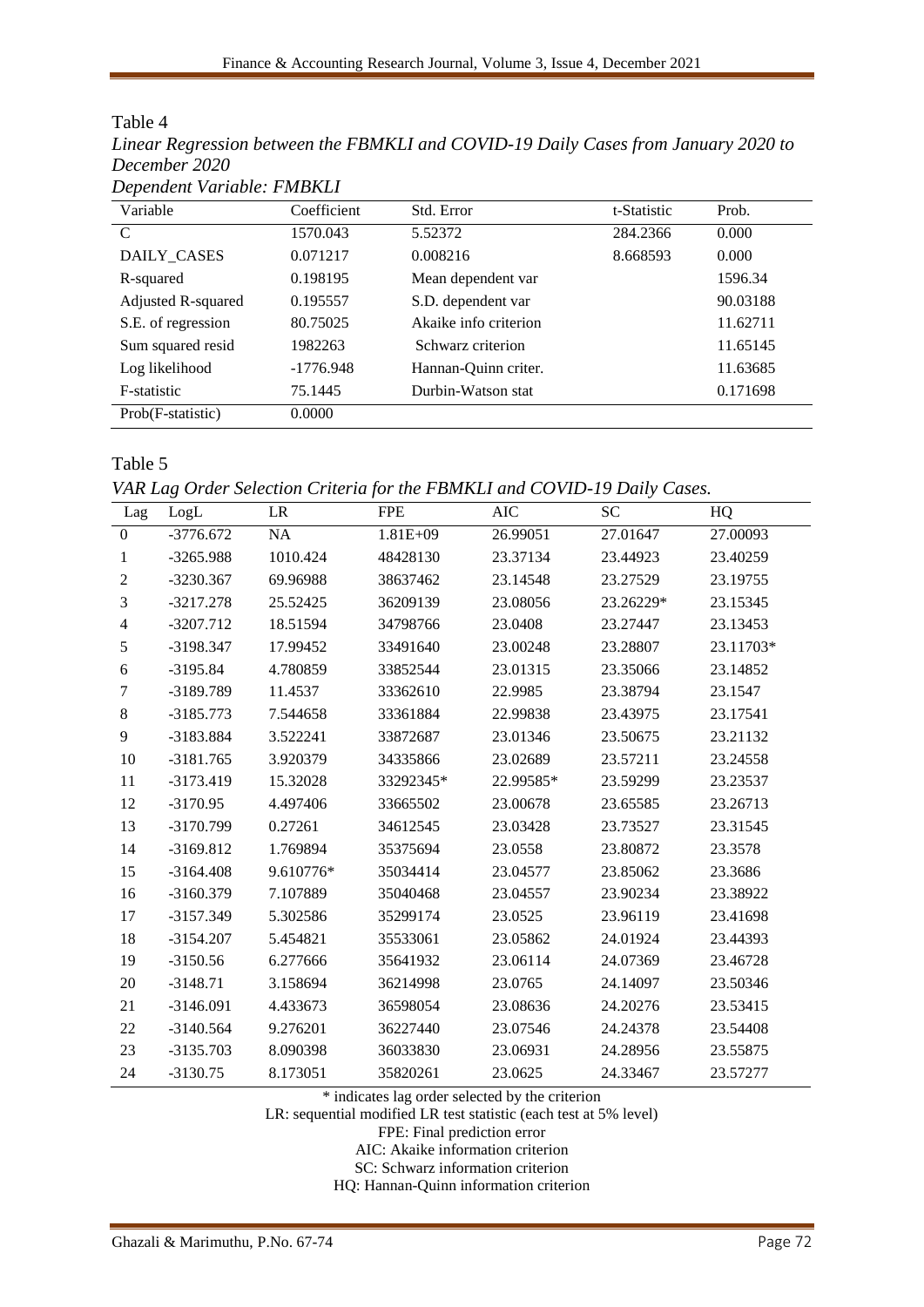| Table 6<br>Pairwise Granger Causality Tests between the FBMKLI and COVID-19 Daily Cases |                       |        |
|-----------------------------------------------------------------------------------------|-----------------------|--------|
| Null Hypothesis:                                                                        | Obs F-Statistic Prob. |        |
| D(DAILY_CASES) does not Granger Cause D(FBMKLI) 292 0.56795                             |                       | 0.8541 |
| D(FMBKLI) does not Granger Cause D(DAILY_CASES)                                         | 0.54670               | 0.8702 |

The result fails to identify any causality relationship between the FBMKLI and COVID-19 cases. The probability value is more than 0.05 significant level for both series therefore, the null hypothesis of no granger cause is accepted. The daily cases of COVID-19 does not lead the FBMKLI and vice versa.

| Table 7 |                           |          |             |  |  |  |  |
|---------|---------------------------|----------|-------------|--|--|--|--|
|         | <b>Correlation Test</b>   |          |             |  |  |  |  |
|         | <b>Correlation Matrix</b> |          |             |  |  |  |  |
|         | Variables                 | FMBKLI   | DAILY CASES |  |  |  |  |
|         | <b>FMBKLI</b>             | 1.000    |             |  |  |  |  |
|         |                           |          |             |  |  |  |  |
|         | DAILY_CASES               | 0.445191 | 1.000       |  |  |  |  |
|         |                           |          |             |  |  |  |  |

The correlation test show COVID-19 case and the FBMKLI have a positive but weak correlation with each other at 44% therefore, COVID-19 case does influence the FBMKLI at a small degree.

### **Discussion**

Overall findings from literature have stated COVID-19 has negative effect on stock market. The Malaysian government put up solutions to contain the negative impact with appropriate policies. Closing manufacturing companies and businesses, travel bans, and border closures can help control the spread of the virus, but it has seriously impacted business and the economy. The effect on the Malaysian economy conditions is reflected in the FBMKLI performance. To overcome the coronavirus and its economic impact, governments must act promptly and firmly. and pay attention to the impact of the catastrophic epidemic. During a virus outbreak, the government must ensure that effective and well-resourced public health measures are taken to prevent infection and spread, as well as to implement targeted policies to support the healthcare system and staff, as well as to protect the incomes of disadvantaged social groups and businesses.

The immediate impact of forced shutdowns and travel restrictions is significant. As virus outbreaks fade, supportive macroeconomic policies can help restore confidence and aid demand recovery. In order to revitalize the economy, measures to restore investor confidence, financial assistance to low-income groups, effective and efficient health regulations, MCO at all levels and enterprises, and reasonable standard operating procedures are all important and urgently needed.

## **CONCLUSION**

At a glance, it is apparent that nations who obtained vaccination protection promptly were able to safeguard their economy. See also: (Hasell, 2020). COVID-19 is a terrifying new threat. As a result, it piqued the interest of investors. Despite the volatility and the panic, realistic economic forecasts underpin fluctuations in individual company stock prices.